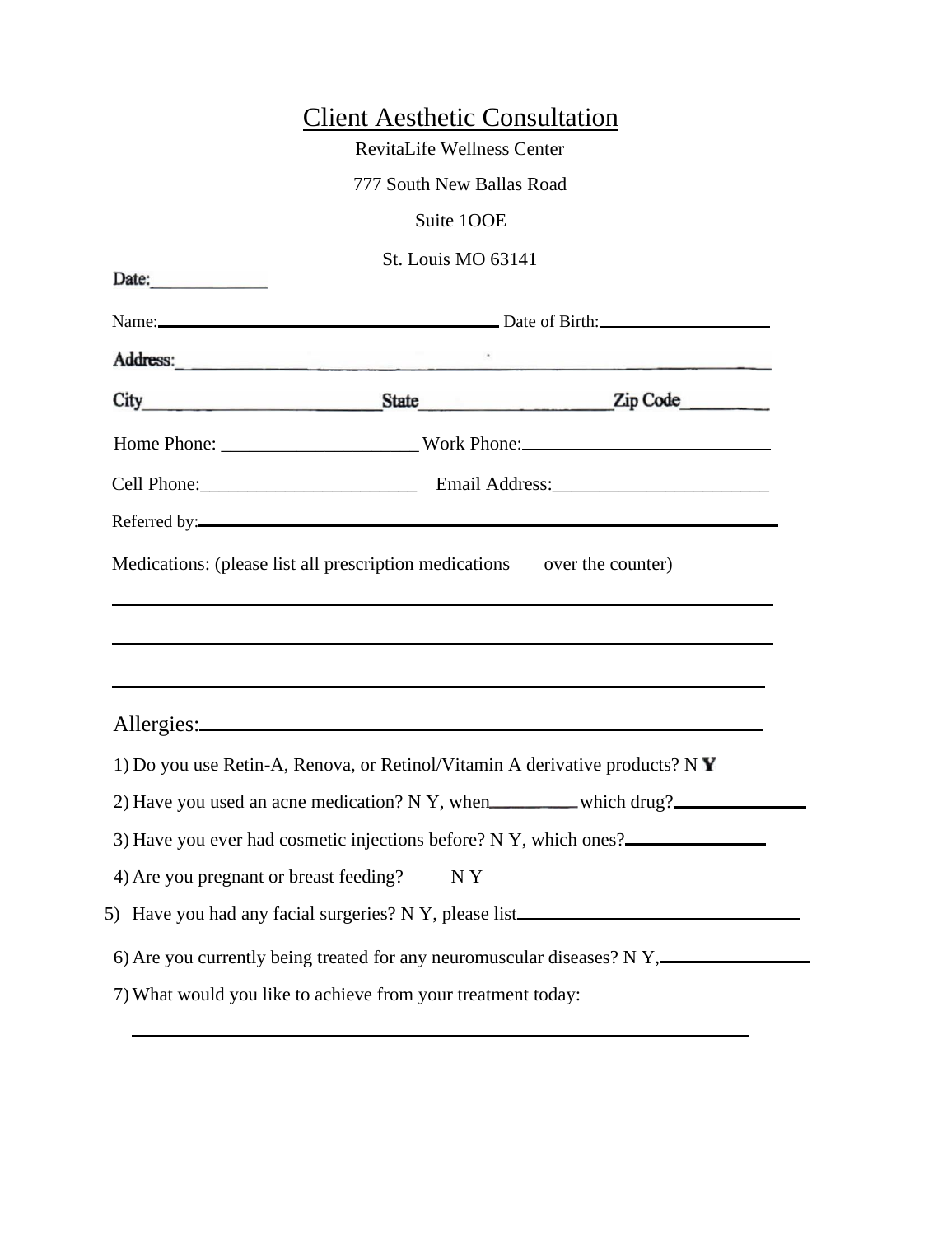## RevitaLife

## Patient Consent to Treatment

By reading and signing this document the undersigned patient (or authorized representative) consent to, agree and authorize RevitaLife to perform treatments, examinations, prescribe medications, medical services and diagnostic procedures as ordered and approved by the physician and discussed with me. I understand that I may have other conditions that will continue to be cared for by my primary care physician. I acknowledge and consent to the following:

- I) I am at least 18 years of age and I have provided a full and accurate medical history to RevitaLife. I acknowledge that the medical history t provided to RevitaLife is true and accurate and I am aware that any information I did not provide prior treatment cannot hold RevitaUfe personnel me responsible for loss or liability that my result due to my failure to provide such information.
- 2) I understand and agree that as a to my treatment with Revitalife I will continue to visit my primary care physician, regardless of the extensive follow ups specific to diagnosis discussed by my RevitaLjfe physician or treating personnel.
- 3) Revitalife physician. and healthcare professionals cannot guarantee any specific results of any examination, treatment, or medical care. I release RevitaLife, its providers, and healthcare professionals from any and all liability for any accident or injury that is not directly caused by the negligence of or its employees. I further that the overall diagnosis and my involve or injuries. As a result. I understand and agree to hold Revitalife and Revitalife physicians harmless and free of liability if I should encounter and adverse event related the treatment or medications prescribed that could result in my incurring additional medical costs.

During course of my care and treatment, I understand that various types of examinations, tests, and diagnostic or treatment procedures may be necessary. These procedures may be performed by physicians, nurses, technicians or other healthcare professionals. While routinely performed without incident. there may be material risks associated with these procedures; I will ask my healthcare professional or physician to provide me with additional information. I understand RevitaLife personnel and or physicians may ask me to sign additional informed consent documents relating to specific procedures and treatments.

- 4) I not to give, sell, or allow anyone other than myself to use any medication provided to me through my treatment with RevitaLife
- 5) I understand that RevitaLife has contracts with pharmacies for compound medications.
- 6) I understand that hormones and the ancillary use of mediations while taking hormones or treatment for a specific diagnosis observed by a Revitalife physician can result in the unknown side effects which may become evident until a future date. AS a result, I agree to take my medications exactly in the manner prescribed to me by my RevitaLife physician and agree to release RevitaLife , or RevitaLife and Revitalife physicians from any liability for any misuse, unintended use, or unauthorized use of the medication prescribed.
- 7) If the medications prescribed may be Injected and I chose to Inject myself, I agree to hold harmless RevitaLife, RevltaLife personnel and or RevitaLife physicians if the results in injury or harm to myself. I understand that Revitalife and for its affiliates will provide as much information and instructions as possible to assist in minimizing harm to myself.
- 8) I authorize and agree to allow RevitaLife to utilize by lab results, observations and or outcomes of my treatment in future studies which will not disclose my demographic information.
- 9) I understand that RevitaUfe physicians may have elected to opt out of medical malpractice insurance due to the unique and unconventional nature of the medical treatment. and I cannot hold them responsible and will not attempt to hold them responsible for the diagnosis and treatment, risks, potential harms or injuries or outcomes that may result from initiation or continuation of therapy indefinitely.
- 10) I understand that RevitaLife may utilize independent contractors for office,outpatient or inpatient treatment/ procedures. These include but are not limited to, assistants, consulting and referral physicians. Healthcare professions that are independent contractors are not agents or employees of RevitaLife and are responsible for